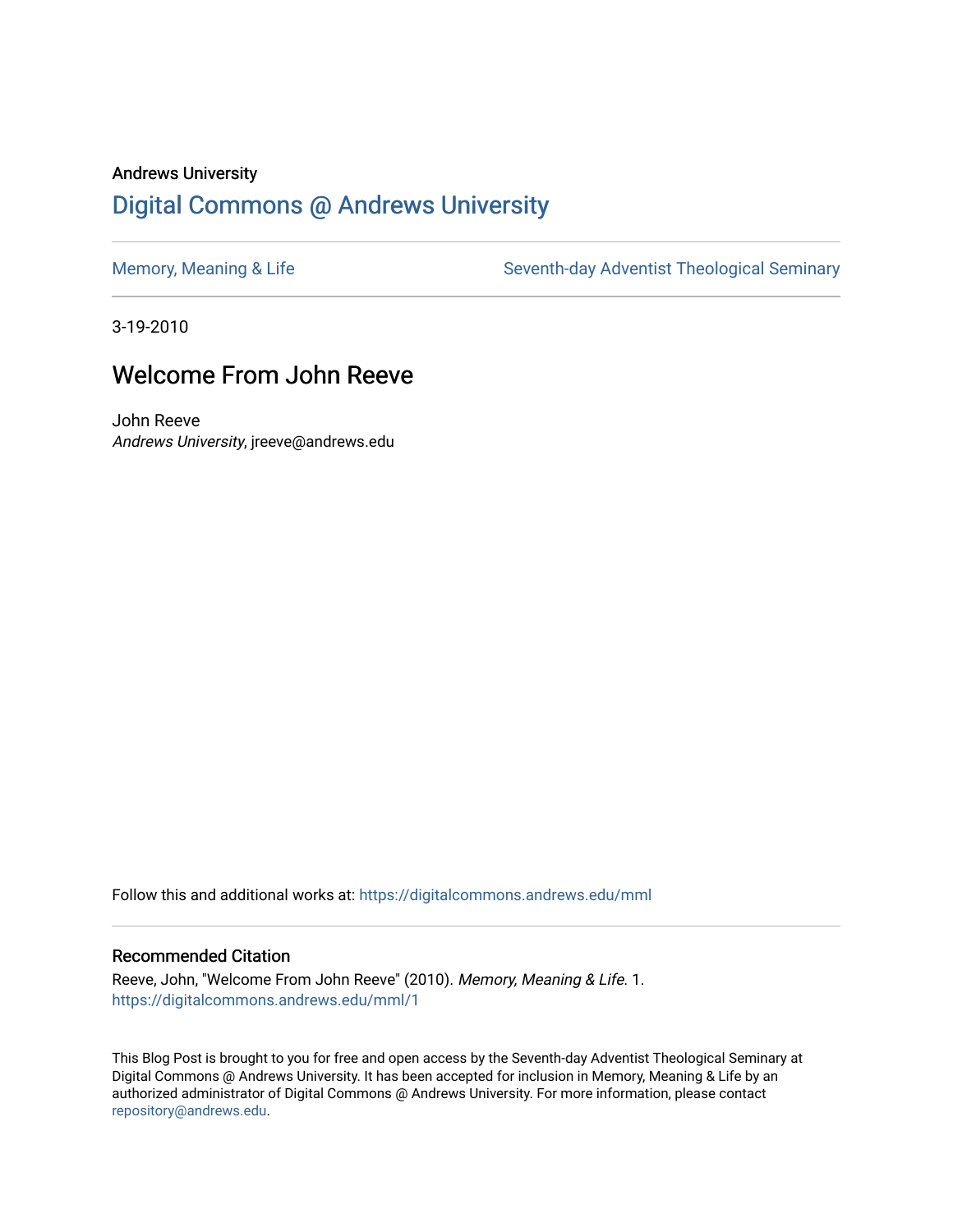The Wayback Machine - http://web.archive.org/web/20120715235014/http://www.memorymeaningfaith.or…

# **[Memory, Meaning & Faith](http://web.archive.org/web/20120715235014/http://www.memorymeaningfaith.org/blog/)**

- $\bullet$  [Main](http://web.archive.org/web/20120715235014/http://www.memorymeaningfaith.org/blog)
- [About](http://web.archive.org/web/20120715235014/http://www.memorymeaningfaith.org/blog/about.html)
- [Archives](http://web.archive.org/web/20120715235014/http://www.memorymeaningfaith.org/blog/archives.html)

[« Augustine's Prayer To Understand The Trinity](http://web.archive.org/web/20120715235014/http://www.memorymeaningfaith.org/blog/2010/03/understand-trinity.html) | [Main](http://web.archive.org/web/20120715235014/http://www.memorymeaningfaith.org/blog/) | [The Trinity Is A Paradox »](http://web.archive.org/web/20120715235014/http://www.memorymeaningfaith.org/blog/2010/03/the-trinity-is-a-paradox.html)

# **March 19, 2010**

#### **Welcome From John Reeve**

[Welcome to Memory, Meaning & Faith! You will notice from W](http://web.archive.org/web/20120715235014/http://www.memorymeaningfaith.org/blog/what-we-believe.html)[ho We Are](http://web.archive.org/web/20120715235014/http://www.memorymeaningfaith.org/blog/who-we-are.html)[,](http://web.archive.org/web/20120715235014/http://www.memorymeaningfaith.org/blog/what-we-believe.html) [Why We're Her](http://web.archive.org/web/20120715235014/http://www.memorymeaningfaith.org/blog/why-were-here.html)[e and What We](http://web.archive.org/web/20120715235014/http://www.memorymeaningfaith.org/blog/what-we-believe.html) Believe that we want to have a faith-building historical and theological dialogue that is Bible-based, Christian, and Adventist. Now I want to speak from my heart about what motivates me to want this dialogue.

My study of the early Christian church has taught me (at least) two things:

- 1. Protecting yourself against the possibility of being wrong sets you up to go farther and farther wrong, all the while claiming to be right.
- 2. Even people that are right sometimes make wrong choices with bad results and, conversely, even people that are wrong sometimes make right choices with good results.

I do not suggest by the second that there is no moral imperative to do right, but rather, that I can learn from the mistakes and successes of all people in history by standing on their shoulders and choosing to emulate that which is right and true. This, of course, means that I must critique all people and movements in history in both thought and action. The first thing I learned, however, means that I must also be willing to critique myself and my own movement and be critiqued by what I have found right and true in history.

This calls for an attitude of humility—neither arrogance nor sheepishness, neither vindictiveness nor quiescence, neither defensiveness nor an attitude of aggression. I believe in acting with confidence while standing ready to be corrected, in teaching with authority while remaining teachable, in listening and not just speaking, in critiquing all thoughts and actions while respecting all people and leaving the judgment to God. I also believe that truth can stand being inspected and must be in order to be passed on. This is the attitude I intend to have permeate the [discussions](http://web.archive.org/web/20120715235014/http://www.memorymeaningfaith.org/blog/commenting-guidelines.html) on this blog. You are welcome to join in.

Posted by [John W. Reeve](http://web.archive.org/web/20120715235014/http://profile.typepad.com/jreeve) on March 19, 2010 in [Blog Information,](http://web.archive.org/web/20120715235014/http://www.memorymeaningfaith.org/blog/blog-info/) [Philosophy of History](http://web.archive.org/web/20120715235014/http://www.memorymeaningfaith.org/blog/philosophy-of-history/) | [Permalink](http://web.archive.org/web/20120715235014/http://www.memorymeaningfaith.org/blog/2010/03/welcome-john-reeve.html)

[Save to del.icio.us](http://web.archive.org/web/20120715235014/http://del.icio.us/post) |

\_\_\_\_\_\_\_\_\_\_

Check out [our giveaway](http://web.archive.org/web/20120715235014/http://www.memorymeaningfaith.org/blog/giveaway.html)! This week we'll be giving away books authored by our regular contributors, including John Reeve, as a way of saying thank you for subscribing to us on Facebook, Twitter, and via our email newsletter. More information is available [here](http://web.archive.org/web/20120715235014/http://www.memorymeaningfaith.org/blog/giveaway.html). -*DH*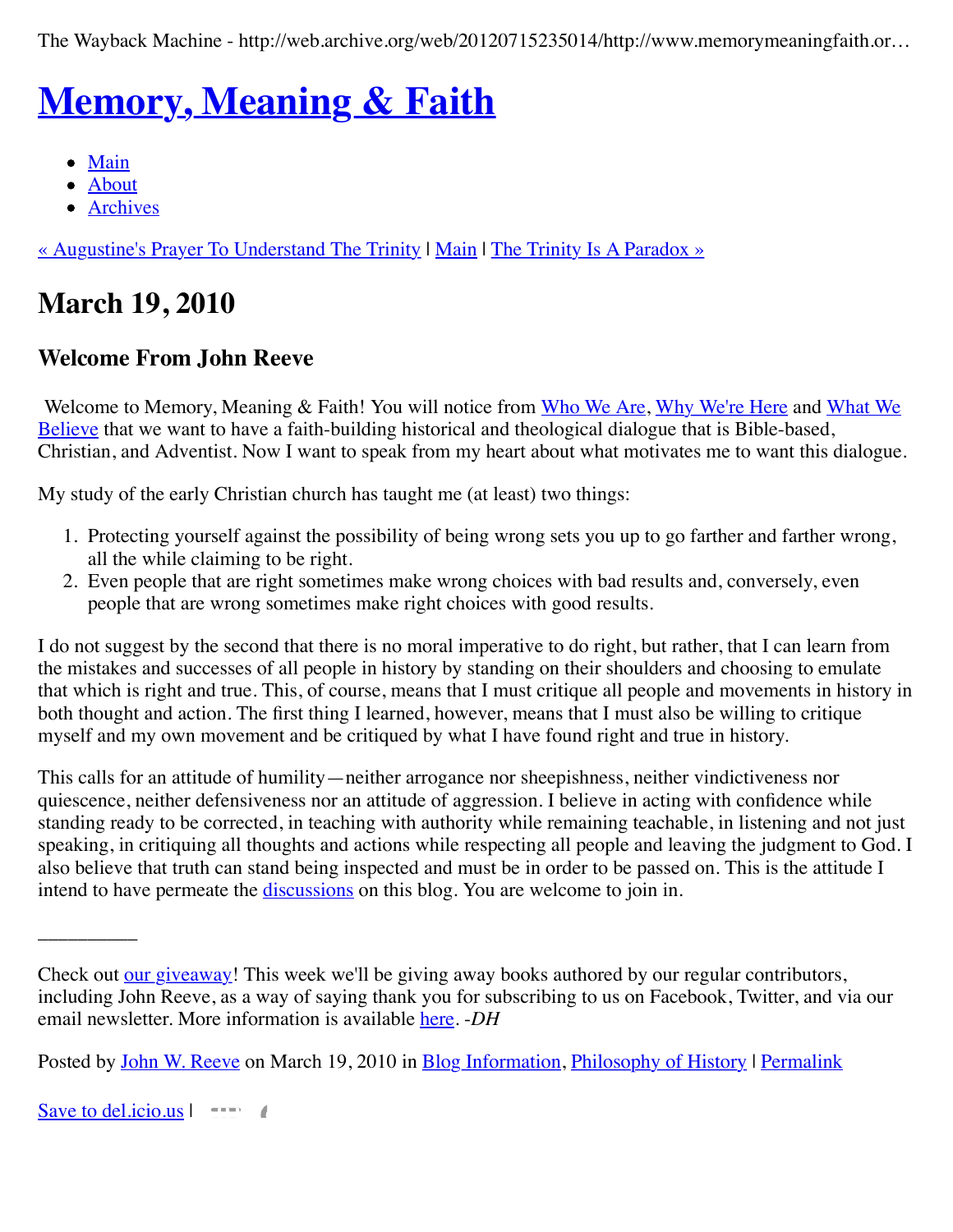#### **Comments**

You can follow this conversation by subscribing to the [comment feed](http://web.archive.org/web/20120715235014/http://www.memorymeaningfaith.org/blog/2010/03/welcome-john-reeve/comments/atom.xml) for this post.

These are good reasons for a blog, Dr. John Reeve. (I can't decide what to call you, so I thought the full name would cover my bases.)

I especially resonate with that first thing you've learned from history, the danger of protecting ourselves against the possibility of being wrong. Perhaps our Adventist heritage exacerbates this natural human tendency? From the beginning we've been the weirdos, the protestors, the fringe-people. Even now as we're evangelical-izing, we're still not completely "in," right? Seems to me that we have developed sort of a gut reaction to challenges to the (traditional?) Adventist understanding. I see that same tendency in myself, so I'm looking forward to seeing what MMF will contribute to this lesson in teachability.

Posted by: [Kessia Reyne Bennett](http://web.archive.org/web/20120715235014/http://profile.typepad.com/kessiareyne) | [March 19, 2010 at 01:28 PM](http://web.archive.org/web/20120715235014/http://www.memorymeaningfaith.org/blog/2010/03/welcome-john-reeve.html?cid=6a01287656f488970c01310fbca92d970c#comment-6a01287656f488970c01310fbca92d970c)

Kessia Reyne,

Thank you for your encouragement and candor. (John is fine, by the way.) I appreciate that when you made the obvious jump in application from the early Church to the Adventist Church that you referred to "this natural human tendency." I did intend the current application to our own movement, but I did not want to single us out.

The early Christians did insulate themselves against being wrong by holding on to tradition even as it developed. And, in their defense, it did keep them from having gnostic or docetic understandings of Jesus Christ from becoming the norm. I think the problem is as much that they insisted that they were not chainging even as they changed. This is particularly true in the area of liturgy, but also holds true in many areas of theology as well; like in the area of theological anthropology.

So my comment on the lesson learned from the early Church was directly descriptive of the early Church, but is also somewhat universal and, therefore, applicable to ourselves. However, it is not meant to be prescriptive in a deterministic way. We are not doomed to follow a pattern, but we do have to keep from following the pattern.

Thanks for the comments.

Posted by: John W. Reeve | [March 19, 2010 at 08:44 PM](http://web.archive.org/web/20120715235014/http://www.memorymeaningfaith.org/blog/2010/03/welcome-john-reeve.html?cid=6a01287656f488970c0120a9579a39970b#comment-6a01287656f488970c0120a9579a39970b)

#### **Verify your Comment**

#### **Previewing your Comment**

Posted by: 1

This is only a preview. Your comment has not yet been posted.

Post | Edit

Your comment could not be posted. Error type: Your comment has been posted. [Post another comment](javascript:void%200;)

<span id="page-2-0"></span>The letters and numbers you entered did not match the image. Please try again.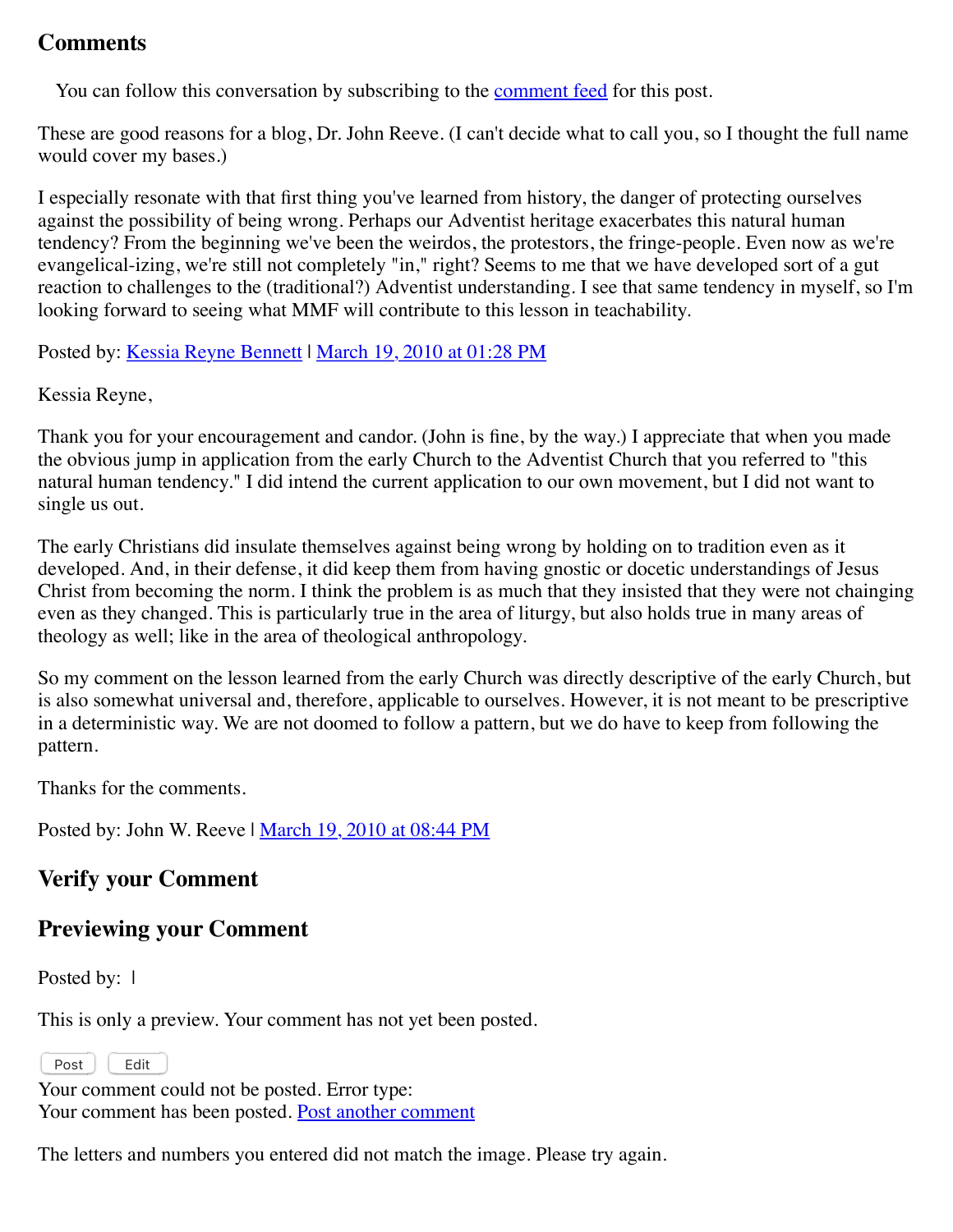As a final step before posting your comment, enter the letters and numbers you see in the image below. This prevents automated programs from posting comments.

Having trouble reading this image? [View an alternate.](#page-2-0)

Continue

#### **Post a comment**

#### **[About](http://web.archive.org/web/20120715235014/http://memorymeaningfaith.typepad.com/blog/about.html)**

[Memory, Meaning & Faith](http://web.archive.org/web/20120715235014/http://www.memorymeaningfaith.org/blog/about.html) is a blog covering Christian history in light of contemporary issues.

- [Why We're Here](http://web.archive.org/web/20120715235014/http://www.memorymeaningfaith.org/blog/why-were-here.html)
- [Who We Are](http://web.archive.org/web/20120715235014/http://www.memorymeaningfaith.org/blog/who-we-are.html)
- [What We Believe](http://web.archive.org/web/20120715235014/http://www.memorymeaningfaith.org/blog/what-we-believe.html)
- [Commenting Guidelines](http://web.archive.org/web/20120715235014/http://www.memorymeaningfaith.org/blog/commenting-guidelines.html)

# **[Subscribe](http://web.archive.org/web/20120715235014/http://www.memorymeaningfaith.org/blog/subscribe.html)**

[Weekly Email Newsletter](http://web.archive.org/web/20120715235014/http://eepurl.com/im9P)

#### **Search**

search

# **Popular Posts**

- [What Did The Adventist Pioneers Think About Women In Minestry?](http://web.archive.org/web/20120715235014/http://www.memorymeaningfaith.org/blog/2010/04/adventist-pioneers-women-ministry.html)
- ["Our College" Today](http://web.archive.org/web/20120715235014/http://www.memorymeaningfaith.org/blog/2010/06/our-college-today-.html)
- [The Hour Of His Judgment Is Come](http://web.archive.org/web/20120715235014/http://www.memorymeaningfaith.org/blog/2010/04/hour-judgment-is-come.html)
- [Higher Critical Thinking \(Part I\)](http://web.archive.org/web/20120715235014/http://www.memorymeaningfaith.org/blog/2010/03/highercritical-thinking-part-i.html)
- [The Trinity Is A Paradox](http://web.archive.org/web/20120715235014/http://www.memorymeaningfaith.org/blog/2010/03/the-trinity-is-a-paradox.html)
- [The Great Commission Inside The Church](http://web.archive.org/web/20120715235014/http://www.memorymeaningfaith.org/blog/2010/04/the-great-comission-inside-the-church.html)
- [Arminianism and Adventism Symposium](http://web.archive.org/web/20120715235014/http://www.memorymeaningfaith.org/blog/arminianism-and-adventism-symposium/)

# **Recent Comments**

• [Florin Laiu on 2012 Seminary Scholarship Symposium: "Reception of Ellen White's Trinitarian](http://web.archive.org/web/20120715235014/http://www.memorymeaningfaith.org/blog/2012/02/2012-seminary-scholarship-symposium-.html) Statements by Her Contemporaries (1897–1915)"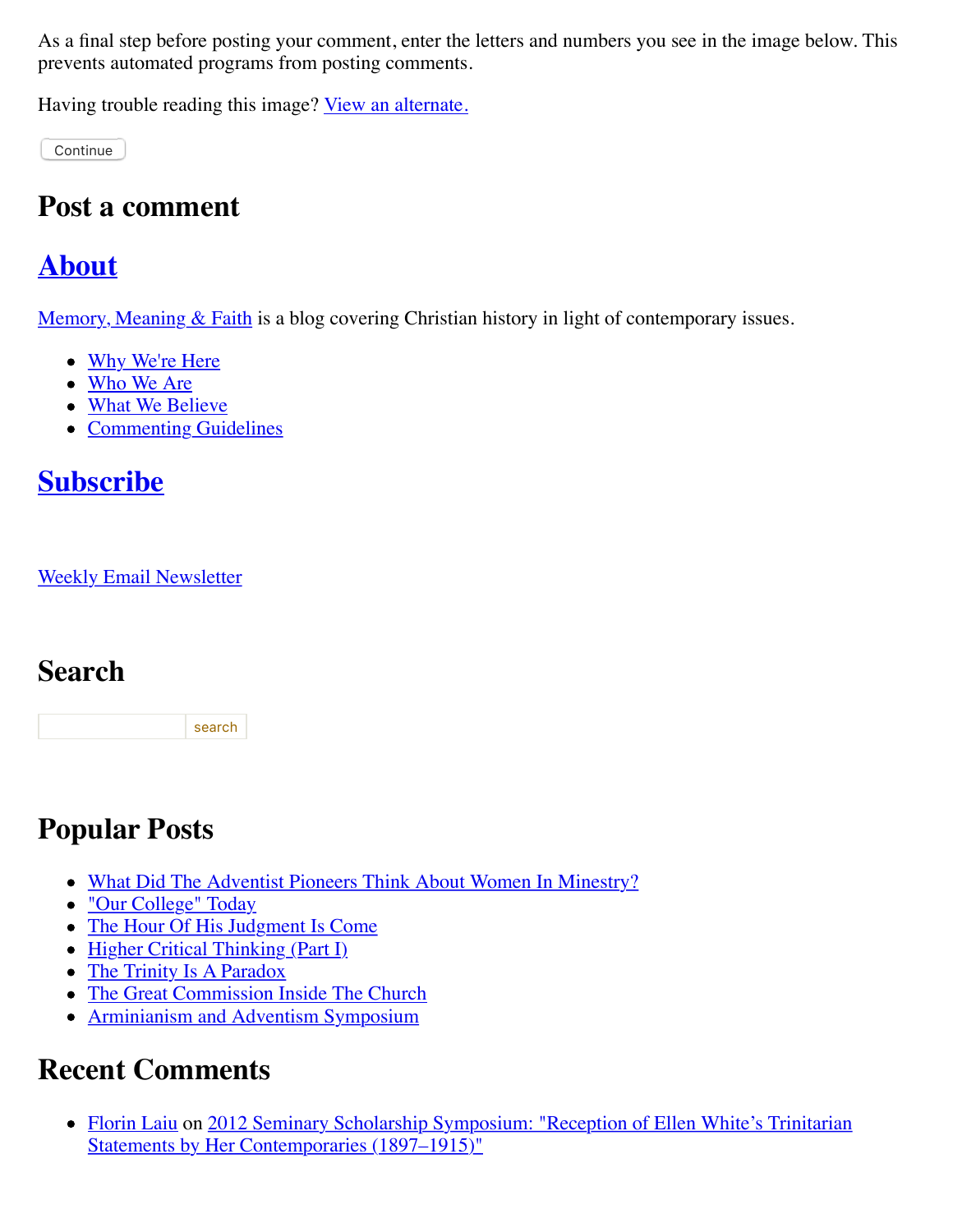- [Florin Laiu](http://web.archive.org/web/20120715235014/http://www.memorymeaningfaith.org/blog/2010/03/highercritical-thinking-part-i.html?cid=6a01287656f488970c017615d52191970c#comment-6a01287656f488970c017615d52191970c) on [Higher-Critical Thinking And Its Effects \(Part I\)](http://web.archive.org/web/20120715235014/http://www.memorymeaningfaith.org/blog/2010/03/highercritical-thinking-part-i.html)
- [Joseph](http://web.archive.org/web/20120715235014/http://www.memorymeaningfaith.org/blog/2010/04/hour-judgment-is-come.html?cid=6a01287656f488970c0176159b59aa970c#comment-6a01287656f488970c0176159b59aa970c) on [The Hour Of His Judgment Is Come](http://web.archive.org/web/20120715235014/http://www.memorymeaningfaith.org/blog/2010/04/hour-judgment-is-come.html)
- [DC on The "Found" World of Genesis 1: Is Theistic Evolution a Meaningful Option for Seventh-day](http://web.archive.org/web/20120715235014/http://www.memorymeaningfaith.org/blog/2011/01/found-world-of-genesis-1-theistic-evolution-1.html) Adventists?
- [DC on 2012 Ellen White Issues Symposium: "Threads from an Old Fabric: New Discoveries](http://web.archive.org/web/20120715235014/http://www.memorymeaningfaith.org/blog/2012/04/2012-ellen-whites-issues-symposium-threads-from-an-old-fabric-holy-flesh-movement-indiana.html) Regarding the Holy Flesh Movement in Indiana (1899-1901) and Ellen White's Response"
- [Rebekah Allen](http://web.archive.org/web/20120715235014/http://www.memorymeaningfaith.org/blog/2010/04/adventist-pioneers-women-ministry.html?cid=6a01287656f488970c0168eb2eb63d970c#comment-6a01287656f488970c0168eb2eb63d970c) on [What Did Early Adventist Pioneers Think About Women in Ministry?](http://web.archive.org/web/20120715235014/http://www.memorymeaningfaith.org/blog/2010/04/adventist-pioneers-women-ministry.html)
- [Denis Kaiser on 2012 Seminary Scholarship Symposium: "Reception of Ellen White's Trinitarian](http://web.archive.org/web/20120715235014/http://www.memorymeaningfaith.org/blog/2012/02/2012-seminary-scholarship-symposium-.html) Statements by Her Contemporaries (1897–1915)"
- [Steve M on 2012 Seminary Scholarship Symposium: "Reception of Ellen White's Trinitarian](http://web.archive.org/web/20120715235014/http://www.memorymeaningfaith.org/blog/2012/02/2012-seminary-scholarship-symposium-.html) Statements by Her Contemporaries (1897–1915)"
- [Dojcin Zivadinovic](http://web.archive.org/web/20120715235014/http://www.memorymeaningfaith.org/blog/2012/04/2012-ellen-whites-issues-symposium-threads-from-an-old-fabric-holy-flesh-movement-indiana.html?cid=6a01287656f488970c0168ea439e71970c#comment-6a01287656f488970c0168ea439e71970c) on 2012 Ellen White Issues Symposium: "Threads from an Old Fabric: New [Discoveries Regarding the Holy Flesh Movement in Indiana \(1899-1901\) and Ellen White's Response"](http://web.archive.org/web/20120715235014/http://www.memorymeaningfaith.org/blog/2012/04/2012-ellen-whites-issues-symposium-threads-from-an-old-fabric-holy-flesh-movement-indiana.html)
- [Nicholas Miller](http://web.archive.org/web/20120715235014/http://www.memorymeaningfaith.org/blog/2012/02/adventists-and-ecumenism-the-good-and-the-bad.html?cid=6a01287656f488970c01676529bb76970b#comment-6a01287656f488970c01676529bb76970b) on [Adventists and Ecumenism: The Good and the Bad](http://web.archive.org/web/20120715235014/http://www.memorymeaningfaith.org/blog/2012/02/adventists-and-ecumenism-the-good-and-the-bad.html)

# **[Categories](http://web.archive.org/web/20120715235014/http://www.memorymeaningfaith.org/blog/archives.html)**

- [2010 Adventist Historians' Conference](http://web.archive.org/web/20120715235014/http://www.memorymeaningfaith.org/blog/2010-adventist-historians-conference/)
- [2012 Seminary Scholarship Symposium](http://web.archive.org/web/20120715235014/http://www.memorymeaningfaith.org/blog/2012-seminary-scholarship-symposium/)
- [Adventist Studies](http://web.archive.org/web/20120715235014/http://www.memorymeaningfaith.org/blog/adventist-studies/)
- [Archaeology](http://web.archive.org/web/20120715235014/http://www.memorymeaningfaith.org/blog/archaeology/)
- [Arminianism and Adventism Symposium](http://web.archive.org/web/20120715235014/http://www.memorymeaningfaith.org/blog/arminianism-and-adventism-symposium/)
- [Biblical Backgrounds](http://web.archive.org/web/20120715235014/http://www.memorymeaningfaith.org/blog/biblical-backgrounds/)
- [Blog Information](http://web.archive.org/web/20120715235014/http://www.memorymeaningfaith.org/blog/blog-info/)
- [Book Review](http://web.archive.org/web/20120715235014/http://www.memorymeaningfaith.org/blog/book-review/)
- [Church and Society](http://web.archive.org/web/20120715235014/http://www.memorymeaningfaith.org/blog/church-and-society/)
- [Church History](http://web.archive.org/web/20120715235014/http://www.memorymeaningfaith.org/blog/church-history/)
- [Ellen White Symposium](http://web.archive.org/web/20120715235014/http://www.memorymeaningfaith.org/blog/ellen-white-symposium/)
- [Historical Theology](http://web.archive.org/web/20120715235014/http://www.memorymeaningfaith.org/blog/theology/)
- [History of Interpretation](http://web.archive.org/web/20120715235014/http://www.memorymeaningfaith.org/blog/history-of-interpretation/)
- [Missions and Ministry](http://web.archive.org/web/20120715235014/http://www.memorymeaningfaith.org/blog/missions-and-ministry/)
- [Philosophy of History](http://web.archive.org/web/20120715235014/http://www.memorymeaningfaith.org/blog/philosophy-of-history/)
- [Quotable](http://web.archive.org/web/20120715235014/http://www.memorymeaningfaith.org/blog/sources/)
- [Science and Theology](http://web.archive.org/web/20120715235014/http://www.memorymeaningfaith.org/blog/science-and-theology/)

#### **Recent Posts**

- [2012 Ellen White Issues Symposium: "Ellen G. White on Leadership and Power"](http://web.archive.org/web/20120715235014/http://www.memorymeaningfaith.org/blog/2012/04/2012-ellen-whites-issues-symposium-white-on-leadership-and-power.html)
- [2012 Ellen White Issues Symposium: "Threads from an Old Fabric: New Discoveries Regarding the](http://web.archive.org/web/20120715235014/http://www.memorymeaningfaith.org/blog/2012/04/2012-ellen-whites-issues-symposium-threads-from-an-old-fabric-holy-flesh-movement-indiana.html) Holy Flesh Movement in Indiana (1899-1901) and Ellen White's Response"
- [2012 Ellen White Issues Symposium: "Can a Biblical Inspired Writer Use Literary Sources?"](http://web.archive.org/web/20120715235014/http://www.memorymeaningfaith.org/blog/2012/03/2012-ellen-whites-issues-symposium-inspired-writer-literary-sources.html)
- [2012 Ellen White Issues Symposium: "D. M. Canright and Inspiration: The Origin of a Crisis"](http://web.archive.org/web/20120715235014/http://www.memorymeaningfaith.org/blog/2012/03/2012-ellen-whites-issues-symposium-canright-ellen-white-inspiration-crisis.html)
- [2012 Ellen White Issues Symposium: "Ellen White and Me"](http://web.archive.org/web/20120715235014/http://www.memorymeaningfaith.org/blog/2012/03/2012-ellen-white-issues-symposium-ellen-white-and-me.html)
- [2012 Seminary Scholarship Symposium: "The Authoritative Hermeneutics in Irenaeus and Tertullian"](http://web.archive.org/web/20120715235014/http://www.memorymeaningfaith.org/blog/2012/03/2012-sss-authoritative-hermeneutics-in-irenaeus-and-tertullian.html)
- [2012 Seminary Scholarship Symposium: "Reception of Ellen White's Trinitarian Statements by Her](http://web.archive.org/web/20120715235014/http://www.memorymeaningfaith.org/blog/2012/02/2012-seminary-scholarship-symposium-.html) Contemporaries (1897–1915)"
- [2012 Seminary Scholarship Symposium: "A Theology of Music Among Sabbatarian Adventists, 1849-](http://web.archive.org/web/20120715235014/http://www.memorymeaningfaith.org/blog/2012/02/2012-sss-theology-of-music-sabbatarian-adventists-1849-1863.html) 1863"
- [Adventists and Ecumenism: The Good and the Bad](http://web.archive.org/web/20120715235014/http://www.memorymeaningfaith.org/blog/2012/02/adventists-and-ecumenism-the-good-and-the-bad.html)